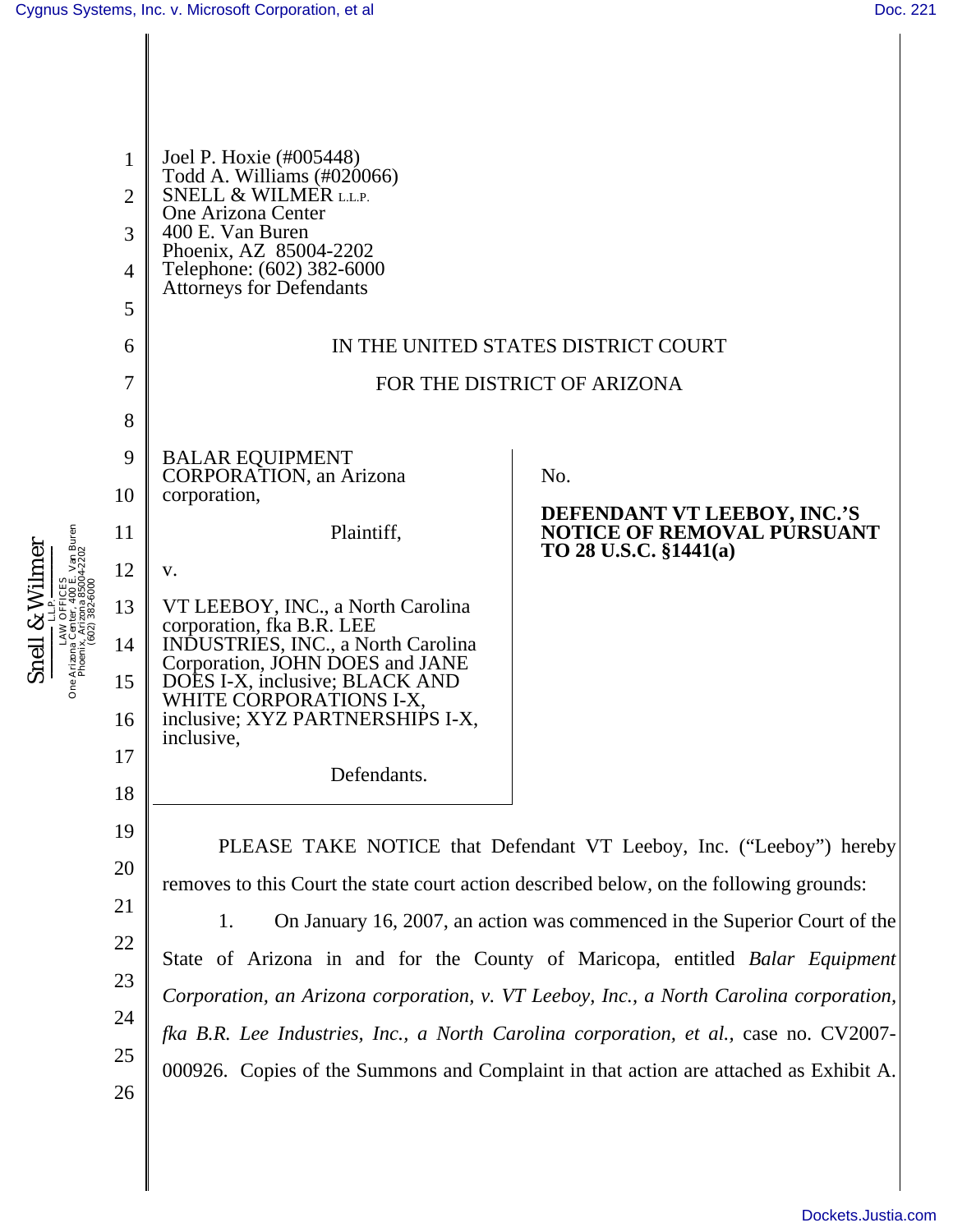One Arizona Center, 400 E. Van Buren Snell & Wilmer Phoenix, Arizona 85004-2202 Snell & Wilme LAW OFFICES (602) 382-6000 One Arizona (<br>Phoenix.

5

6

7

8

9

10

11

12

13

15

16

17

1 2 3 4 Plaintiff simultaneously filed a Certificate Re Compulsory Arbitration certifying that the matter was not subject to compulsory arbitration as contemplated by the Arizona Rules of Civil Procedure. A copy of the Certificate Re Compulsory Arbitration is attached as Exhibit B.

2. The Summons, Complaint, and Certificate of Compulsory Arbitration were served on Defendant's statutory agent on January 24, 2007. Courtesy copies of these documents were hand-delivered to Leeboy's Arizona litigation counsel on January 17, 2007. Aside from these three documents, Defendant is not aware of any other process, pleadings, or orders on file in Maricopa County Superior Court in this action.

3. This notice of removal is timely under 28 U.S.C. § 1446(b) because this notice is filed within thirty (30) days after receipt by Defendant of the Complaint and within thirty (30) days after service on Defendant.

## **JURISDICTION**

14 4. As alleged in the Complaint, Plaintiff Balar Equipment Corporation is an Arizona corporation with its principal place of business located in Phoenix, Arizona. Defendant VT Leeboy is a North Carolina corporation with its principal place of business located in Lincolnton, North Carolina.

18 19 20 21 22 5. The amount in controversy in this matter exceeds \$75,000, exclusive of interest and costs. As required by Rule 8(g), Arizona Rules of Civil Procedure, the Complaint is silent as to the amount of damages sought in this matter. As set forth below, however, there can be no legitimate dispute that the amount in controversy in this matter substantially exceeds the \$75,000 jurisdictional threshold.

23 24 25 26 6. Plaintiff's Complaint arises from a Dealership Agreement between Balar and Leeboy pursuant to which Balar became an authorized dealer of Leeboy equipment. (Complaint at ¶ 9.) By letter dated October 27, 2006, Leeboy terminated the Dealership Agreement with Balar as of December 31, 2006. (Complaint at ¶ 16.) The crux of Balar's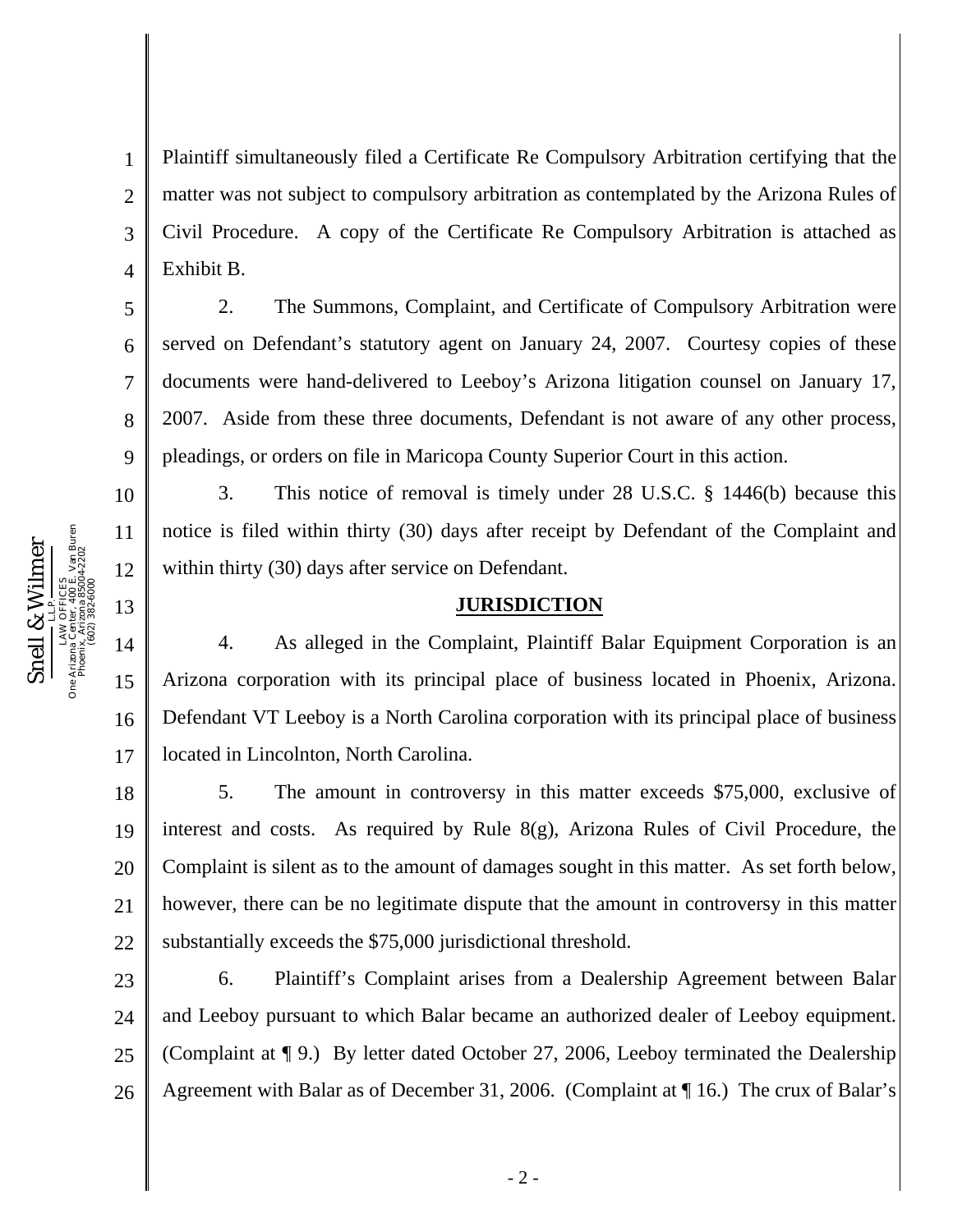Complaint is that Leeboy was prohibited from terminating the Dealership Agreement with Balar under Arizona's Equipment Dealers Act, A.R.S. § 44-6701, *et seq*. The Complaint seeks compensatory damages in the form of lost sales and reduced parts and repair revenue, in addition to punitive damages.

7. By letter dated December 18, 2006, Plaintiff's counsel detailed the claims that now constitute the state court suit that is the subject of this removal, and urged Leeboy to reconsider the termination of the Dealership Agreement. *See* December 18, 2006 Letter, attached as Exhibit C. In that letter, Plaintiff's counsel asserted that Balar's net earnings from the Leeboy relationship for 2006 alone were approximately \$780,000. *Id.* at 3. Plaintiff's counsel "conservatively" estimated Balar's damages claim against Leeboy in the amount of \$4,290,000 plus punitive damages. *Id*.

8. There being complete diversity of citizenship for purposes of jurisdiction conferred by 28 U.S.C. § 1332(a), the State Court action may be removed pursuant to 28 U.S.C. § 1446(b).

9. Pursuant to 28 U.S.C. § 1446(d) and Rule 3.7, Rules of Practice of the United States District Court for the District of Arizona, a copy of this Notice of Removal has been filed with the Clerk of Maricopa County Superior Court and served upon Plaintiff.

SNELL & WILMER L.L.P.

DATED this  $16<sup>th</sup>$  day of February, 2007.

> 25 26

By *s/ Todd A. Williams*  Joel P. Hoxie Todd A. Williams One Arizona Center 400 E. Van Buren Phoenix, AZ 85004-2202 Attorneys for Defendants

One Arizona Center, 400 E. Van Buren Snell & Wilmer Phoenix, Arizona 85004-2202 Snell & Wilmer LAW OFFICES (602) 382-6000 LAW OFFIC<br>One Arizona Center, 40<br>Phoenix, Arizona 8<br>(602) 382-6 1

2

3

4

5

6

7

8

9

10

11

12

13

14

15

16

17

18

19